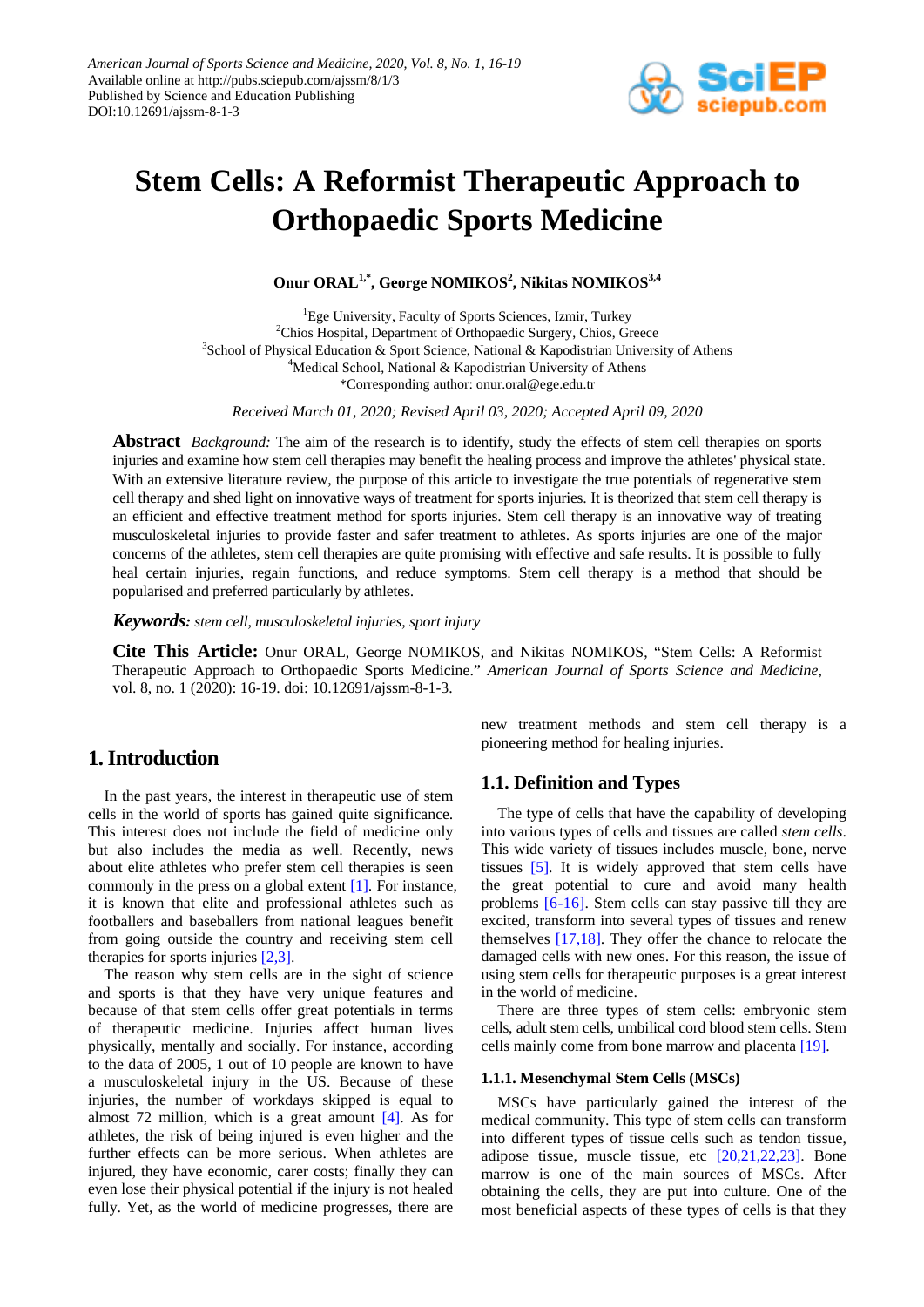can easily be obtained from adult tissues and thus there is no problem of ethic[s \[24\].](#page-2-8)

Nearly all tissues in the human body include MSCs. They can also be obtained from adipose tissue, umbilical cord, fetal liver, etc[. \[25,26,27\].](#page-2-9)

### **1.2. Sport Injuries**

Stem cell therapies are used in a wide extent of health issues. From orthopaedic injuries to hair transplantation and skin regeneration, stem cells offer very unique solutions. For athletes, as it is the statement of this study, sports injuries which are one of the main concerns of any athlete can be efficiently treated with stem cells. Several studies examined stem cell therapy in the context of sports injuries. The most common injury types are ligaments, bones, muscles, and tendons.

#### **1.2.1. Ligament Injury**

One of the at-risk body parts of athletes is ligament. Ligament, also known as connective tissue, is open to sports injuries. In addition, the healing process is quite slow and compelling.

#### **1.2.2. Bone Injury**

Bone injuries are one of the main concerns of athletes. Athletes often get their bones fractured and cannot perform fully until they are completely healed. With the use of stem cell therapy, athletes' healing process may be improved. Thus, they can continue their career safely.

#### **1.2.3. Muscle Injury**

Treatment of muscle injuries is difficult. These types of sports injuries may even require surgeries to get fully healed.

#### **1.3. Mechanism of Stem Cell Therapy**

In stem cell therapy, which is included in the category of regenerative medicine, five main steps may be stated. Firstly, the cells which are obtained from the patient's body are put into culture. The cells are injected into the wounded area. Afterward, stem cells are expected to adapt. These cells locate themselves in the zone where the injury is present. In this zone, they acclimatize. Then, these cells reproduce and specialize in the cell type which is determined by the organism. Lastly, these new cells replace the injured cells to heal the tissue.

## **2. Discussion**

In their article Chong et al., stem cells were used for the purpose to heal the tendon. BM-MSC fibrin gel and simple fibrin gel were used on rabbits' Achilles tendon. It was aimed to investigate the influence of BM-MSC fibrin gel. After 3 weeks, the results demonstrated an increase of 32% in modulus of elasticity. In addition, the percentage of I-type collagen fibers changed positively [\[28\].](#page-2-10)

Another research was conducted on Achilles tendon of rabbits. PLGA scaffolds were cultured using BM-MSC

and simple scaffold. After the therapy, it was observed that the study group that received BM-MSC showed better levels in the generation of new tissues. This subject group's modulus of elasticity was estimated at 62,6%. Tensile strength was estimated to be 87%. These results concluded that for the repairment of Achilles tendon, BM-MSC's effect has a long duration[. \[29\].](#page-2-11)

In a study by Silva et al., it was observed that among the 43 patients chosen for the study, the BM-MSCs amount which is required for the regeneration of Anterior cruciate ligament were restricted to a certain level [\[30\].](#page-2-12) Another research was conducted on rats to understand the potential therapeutic effect of stem cells for ACL regeneration. In the study, stromal mesenchymal cells were used. The study concluded that ligament injuries are likely to be treated with the help of stem cells [\[31\].](#page-2-13) MSCs were used in another study with an additional substance, collagen type 1. The study suggested that these two substances together form a good therapy alternative for sports-related ligament injuries [\[32\].](#page-2-14)

Vanini et al. used MSC as a therapy for the treatment of talus lesions of 140 athletes. After the treatment process, the study concluded that MSC therapy was quite successful and allowed the athletes to continue their sports lives without any problems [\[33\].](#page-3-0)

Sheyn et al. focused on stem cell therapies on bones. According to the research, pigs were used as animal subjects and were divided into two groups. On one group, adipose-derived stem cells were used to assess the effect on bones. The results demonstrated a meaningful improvement in the formation of bone and the process of healing for the group of animals that received stem cell treatment. The bone formation process was found to be half the time of the non-stem cell group [\[34\].](#page-3-1)

Centeno et al. studied patients with osteoarthritis in the knees and hips. After stem cell treatment, the patients were taken into an MRI. As the results demonstrated, cartilage has become thicker than before. Also, bone spurs issue showed significant improvement in patients with hip osteoarthritis, 4 weeks post-MSCs treatment. Furthermore, meniscus and cartilage were found to be thicker in 6 months [\[35\].](#page-3-2)

The research analyzed stem cell therapy's influence on muscle injuries. Ota et al. used muscle-derived stem cells to treat bruised muscle. The study was conducted on mice. Researchers set 3 groups and transplanted the cells at one, four and seven days. At the end of 2 weeks, VEGF was observed to be increased and muscles were strengthened with the group that received the transplantation at day 4. The 7th-day group also demonstrated improvements. The study stated that with the help of stem cell therapy, the recovery process can be faster [\[36\].](#page-3-3)

The healing rates showed variations in a mice study. Meniscal injuries of mice were treated with MSC. Animal groups were treated with fibrin glue and MSC and just fibrin glue. 3<sup>rd</sup> group received none of these treatments. The non-treated group showed no improvements. 28 subjects were included in the MSC-fibrin glue group. 21 subjects of his group showed positive progress while 2 showed no improvement. The rest demonstrated improvements but did not show a full recover[y \[37,38,39\].](#page-3-4)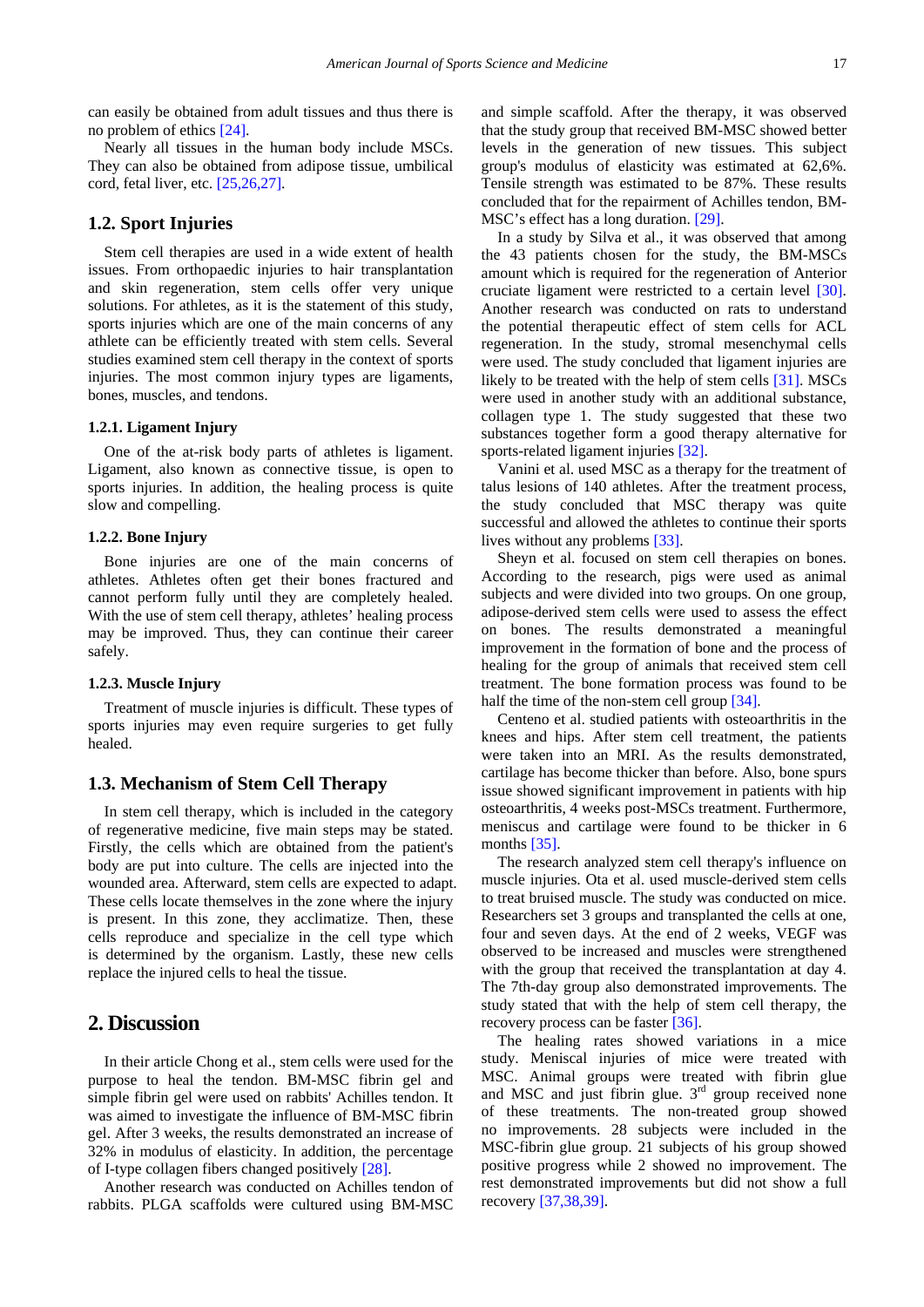# **3. Conclusion**

In summary, regenerative medicine and stem cell therapy is an innovative and effective method for the treatment of sports injuries of various types. Regarding our extensive literature review, there is evidence that stem cell therapies were able to heal musculoskeletal injuries, reduce pain and symptoms and regain functions. It is particularly interesting and important to emphasize the non-aggressive content of this method. Stem cell therapies offer an alternative to surgical treatments and complications. As sports injuries are one of the major concerns of the athletes, stem cell therapies are quite promising with effective, fast and safe results. For this reason, it is the statement of this study that stem cell therapy is a method that should be popularised and preferred particularly by athletes. The true potential and promises of this method's use in sports are to be further studied and investigation of optimized strategies is suggested.

# **References**

- <span id="page-2-0"></span>[1] Ajibade, D.A., Vance, D.D., Hare, J.M., Kaplan, L.D., Lesniak, B.P. (2014) Emerging Applications of Stem Cell and Regenerative Medicine to Sports Injuries. Orthop J Sports Med. 2014 Feb 6; 2(2): 2325967113519935.
- <span id="page-2-1"></span>[2] Franklin, D. (2013). A dangerous game. Sci Am; 308(2): 27-28.
- [3] Pennington, B. (2007). For Athletes, the Next Fountain of Youth? The New York Times.
- <span id="page-2-2"></span>[4] Bone and Joint Initiative. (2008). The Burden of Musculoskeletal Diseases in the United States: Prevalence, Societal and Economic Cost. Rosemont, IL: American Association for Orthopaedic Surgeons.
- <span id="page-2-3"></span>[5] Nae, S., Bordeianu, I., Stancioiu, A. T., & Antohi, N. (2013). Human adipose-derived stem cells: Definition, isolation, tissue-engineering applications. Romanian Journal of Morphology and Embryology, 54(4), 919-924.
- <span id="page-2-4"></span>[6] de Lazaro, I., Yilmazer, A., & Kostarelos, K. (2014). Induced pluripotent stem (iPS) cells: A new source for cell-based therapeutics? Journal of Controlled Release, 185, 37-44.
- [7] Ardeshiry Lajimi, A., Hagh, M. F., Saki, N., Mortaz, E., Soleimani, M., & Rahim, F. (2013). Feasibility of cell therapy in multiple sclerosis: A systematic review of 83 studies. International Journal of Hematology-Oncology and Stem Cell Research, 7(1), 15-33.
- [8] Azizidoost, S., Bavarsad, M. S., Bavarsad, M. S., Shahrabi, S., Jaseb, K., Rahim, F., Shahjahani, M., Saba, F., Ghorbani, M., & Saki, N. (2015). The role of notch signaling in bone marrow niche. Hematology, 20(2), 93-103.
- [9] Dehghanifard, A., Shahjahani, M., Galehdari, H., Rahim, F., Hamid, F., Jaseb, K., Asnafi, A. A., Jalalifar, M. A., & Saki, N. (2013). Prenatal diagnosis of different polymorphisms of beta-globin gene in Ahvaz. International Journal of Hematology-Oncology and Stem Cell Research, 7(2), 17-22.
- [10] Ebrahimi, A., & Rahim, F. (2014). Recent immunomodulatory strategies in transplantation. Immunological Investigations, 43(8), 829-837.
- [11] Ebrahimi, A., Hosseini, S. A., & Rahim, F. (2014). Immunosuppressive therapy in allograft transplantation: From novel insights and strategies to tolerance and challenges. Central-European Journal of Immunology, 39(3), 400-409.
- [12] Rahim, F., Allahmoradi, H., Salari, F., Shahjahani, M., Fard, A. D., Hosseini, S. A., & Mousakhani, H. (2013). Evaluation of signaling pathways involved in gamma-globin gene induction using fetal hemoglobin inducer drugs. International Journal of Hematology-Oncology and Stem Cell Research, 7(3), 41-46.
- [13] Saeidi, S., Jaseb, K., Asnafi, A. A., Rahim, F., Pourmotahari, F., Mardaniyan, S., Yousefi, H., Alghasi, A., Shahjahani, M., & Saki, N. (2014). Immune thrombocytopenic Purpura in children and adults: A comparative retrospective study in IRAN. International

Journal of Hematology-Oncology and Stem Cell Research, 8(3), 30-36.

- [14] Saki, N., Jalalifar, M. A., Soleimani, M., Hajizamani, S., & Rahim, F. (2013). Adverse effect of high glucose concentration on stem cell therapy. International Journal of Hematology-Oncology and Stem Cell Research, 7(3), 34-40.
- [15] Shahrabi, S., Azizidoost, S., Shahjahani, M., Rahim, F., Ahmadzadeh, A., & Saki, N. (2014). New insights in cellular and molecular aspects of BM niche in chronic myelogenous leukemia. Tumour Biology, 35(11), 10627-10633.
- [16] Rahim, S., Rahim, F., Shirbandi, K., Haghighi, B.B., Arjmand, B. (2018) Sports Injuries: Diagnosis, Prevention, Stem Cell Therapy, and Medical Sport Strategy. In: Pham P. (eds) Tissue Engineering and Regenerative Medicine. Advances in Experimental Medicine and Biology, vol 1084. Springer, Cham.
- <span id="page-2-5"></span>[17] Årøen, A. (2011). Stem cell therapy for articular cartilage defects. *British medical bulletin*, *99*(1), 227.
- [18] Awad, H.A., Halvorsen, Y.D., Gimble, J.M., Guilak, F. (2003). Effects of transforming growth factor beta1 and dexamethasone on the growth and chondrogenic differentiation of adipose-derived stromal cells. Tissue Eng; 9:1301-1312.
- <span id="page-2-6"></span>[19] Markoulaki, S., Meissner, A., & Jaenisch, R. (2008). Somatic cell nuclear transfer and derivation of embryonic stem cells in the mouse. Methods, 45(2), 101-114.
- <span id="page-2-7"></span>[20] Barry, F., Boynton, R.E., Liu, B., Murphy, J.M. (2001). Chondrogenic differentiation of mesenchymal stem cells from bone marrow: differentiation-dependent gene expression of matrix components. *Exp Cell Rez*; 268: 189- 200.
- [21] Colter, D.C., Sekiya, I., Prockop, D.J. (2001). Identification of a subpopulation of rapidly self-renewing and multipotential adult stem cells in colonies of human marrow stromal cells. *Proc Natl Acad Sci U S A*; 98: 7841-5.
- [22] Pittenger, M.F., Mackay, A.M., Beck, S.C., Jaiswal, R.K., Douglas, R., Mosca, J.D., et al. (1999). Multilineage potential of adult human mesenchymal stem cells. *Science*; 284: 143-7.
- [23] Toma, C., Pittenger, M.F., Cahill, K.S., Byrne, B.J., Kessler, P.D. (2002). Human mesenchymal stem cells differentiate to a cardiomyocyte phenotype in the adult murine heart. *Circulation*; 105: 93- 8.
- <span id="page-2-8"></span>[24] Murphy, J.M., Fink, D.J., Hunziker, E.B., Barry, F.P. (2003). Stem cell therapy in a caprine model of osteoarthritis.
- <span id="page-2-9"></span>[25] Anjos-Afonso, F., Bonnet, D. (2007). Nonhematopoietic/ endothelial  $SSEA-1^+$  cells define the most primitive progenitors in the adult murine bone marrow mesenchymal compartment. *Blood*; 109: 1298-306.
- [26] Bianco, P., Robey, P.G., Simmons, P.J. (2008). Mesenchymal stem cells: revisiting history, concepts, and assays. *Cell Stem Cell*; 2: 313-9.
- [27] In't Anker, P.S., Scherjon, S.A., Kleijburg-van der Keur, C., de Groot-Swings, G.M., Claas, F.H., Fibbe, W.E., *et al*. Isolation of mesenchymal stem cells of fetal or maternal origin from human placenta. *Stem Cells* 2004; 22: 1338-45.
- <span id="page-2-10"></span>[28] Chong, A.K., Ang, A.D., Goh, J.C., Hui, J.H., Lim, A.Y., Lee, E.H., & Lim, B.H. (2007). Bone marrow-derived mesenchymal stem cells influence early tendon-healing in a rabbit achilles tendon model. The Journal of Bone and Joint Surgery. American Volume, 89(1), 74-81.
- <span id="page-2-11"></span>[29] Ouyang, H.W., Goh, J.C., Thambyah, A., Teoh, S. H., & Lee, E. H. (2003). Knitted poly-lactide-co-glycolide scaffold loaded with bone marrow stromal cells in repair and regeneration of rabbit Achilles tendon. Tissue Engineering, 9(3), 431-439.
- <span id="page-2-12"></span>[30] Silva, A., Sampaio, R., Fernandes, R., & Pinto, E. (2014). Is there a role for adult non-cultivated bone marrow stem cells in ACL reconstruction? Knee Surgery, Sports Traumatology, Arthroscopy: Official Journal of the ESSKA, 22(1), 66-71.
- <span id="page-2-13"></span>[31] Kanaya, A., Deie, M., Adachi, N., Nishimori, M., Yanada, S., & Ochi, M. (2007). Intra-articular injection of mesenchymal stromal cells in partially torn anterior cruciate ligaments in a rat model. Arthroscopy: The Journal of Arthroscopic & Related Surgery: Official Publication of the Arthroscopy Association of North America and the International Arthroscopy Association, 23(6), 610-617.
- <span id="page-2-14"></span>[32] Figueroa, D., Espinosa, M., Calvo, R., Scheu, M., Vaisman, A., Gallegos, M., & Conget, P. (2014). Anterior cruciate ligament regeneration using mesenchymal stem cells and collagen type I scaffold in a rabbit model. Knee Surgery, Sports Traumatology, Arthroscopy: Official Journal of the ESSKA, 22(5), 1196-1202.